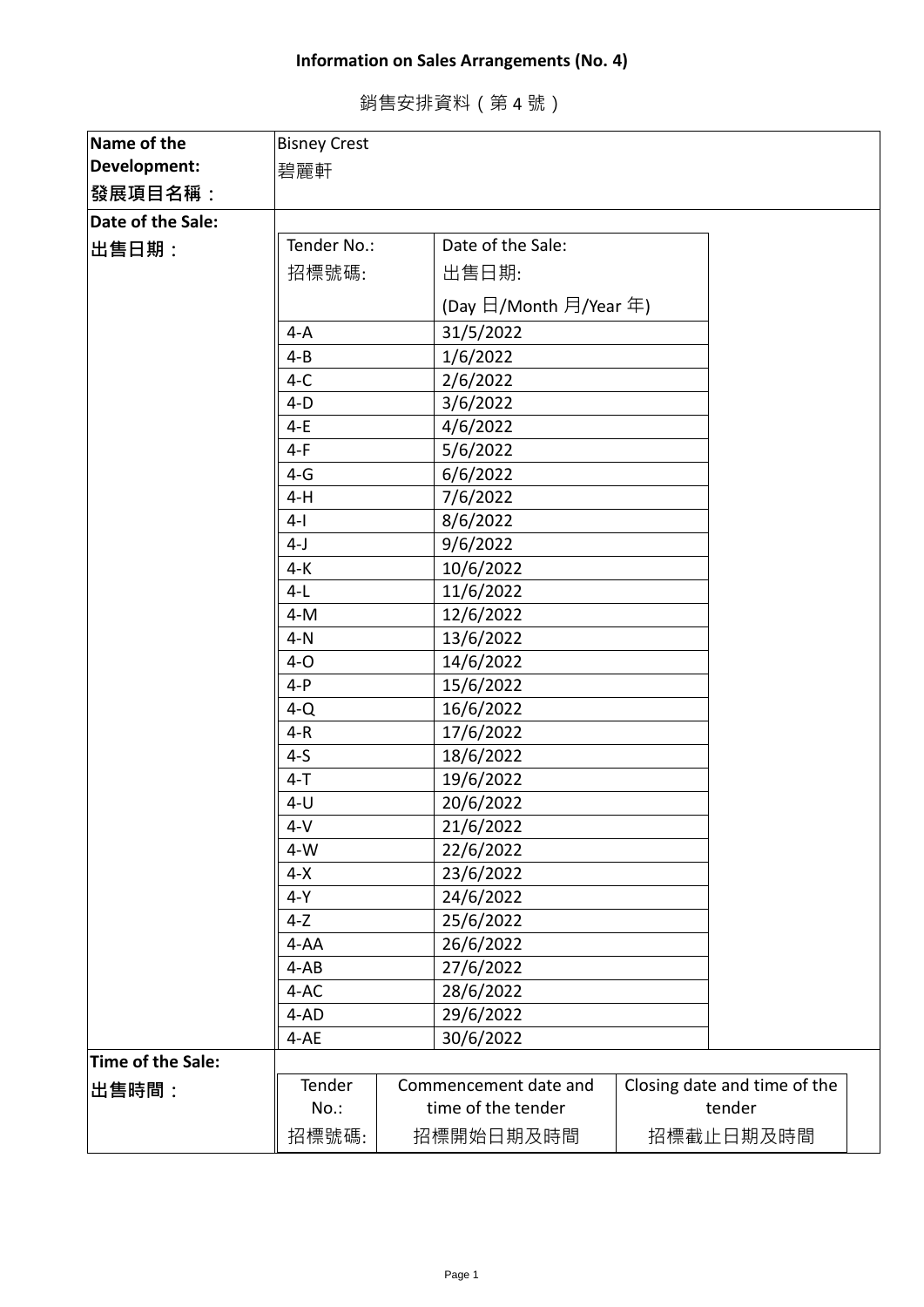|         | Date 日期          | Time 時間   | Date 日期          | Time 時間   |
|---------|------------------|-----------|------------------|-----------|
|         | (Day $\boxminus$ |           | (Day $\boxminus$ |           |
|         | /Month 月         |           | /Month 月         |           |
|         | /Year 年)         |           | /Year 年)         |           |
| $4-A$   | 31/5/2022        | 1:00 p.m. | 31/5/2022        | 4:00 p.m. |
|         |                  | 下午1時      |                  | 下午4時      |
| $4 - B$ | 1/6/2022         | 1:00 p.m. | 1/6/2022         | 4:00 p.m. |
|         |                  | 下午1時      |                  | 下午4時      |
| $4-C$   | 2/6/2022         | 1:00 p.m. | 2/6/2022         | 4:00 p.m. |
|         |                  | 下午1時      |                  | 下午4時      |
| $4-D$   | 3/6/2022         | 1:00 p.m. | 3/6/2022         | 4:00 p.m. |
|         |                  | 下午1時      |                  | 下午4時      |
| $4-E$   | 4/6/2022         | 1:00 p.m. | 4/6/2022         | 4:00 p.m. |
|         |                  | 下午1時      |                  | 下午4時      |
| $4-F$   | 5/6/2022         | 1:00 p.m. | 5/6/2022         | 4:00 p.m. |
|         |                  | 下午1時      |                  | 下午4時      |
| $4-G$   | 6/6/2022         | 1:00 p.m. | 6/6/2022         | 4:00 p.m. |
|         |                  | 下午1時      |                  | 下午4時      |
| $4-H$   | 7/6/2022         | 1:00 p.m. | 7/6/2022         | 4:00 p.m. |
|         |                  | 下午1時      |                  | 下午4時      |
| $4-1$   | 8/6/2022         | 1:00 p.m. | 8/6/2022         | 4:00 p.m. |
|         |                  | 下午1時      |                  | 下午4時      |
| $4-J$   | 9/6/2022         | 1:00 p.m. | 9/6/2022         | 4:00 p.m. |
|         |                  | 下午 1 時    |                  | 下午 4 時    |
| 4-K     | 10/6/2022        | 1:00 p.m. | 10/6/2022        | 4:00 p.m. |
|         |                  | 下午1時      |                  | 下午4時      |
| $4-L$   | 11/6/2022        | 1:00 p.m. | 11/6/2022        | 4:00 p.m. |
|         |                  | 下午1時      |                  | 下午4時      |
| $4-M$   | 12/6/2022        | 1:00 p.m. | 12/6/2022        | 4:00 p.m. |
|         |                  | 下午1時      |                  | 下午4時      |
| $4-N$   | 13/6/2022        | 1:00 p.m. | 13/6/2022        | 4:00 p.m. |
|         |                  | 下午1時      |                  | 下午4時      |
| $4-0$   | 14/6/2022        | 1:00 p.m. | 14/6/2022        | 4:00 p.m. |
|         |                  | 下午1時      |                  | 下午4時      |
| $4-P$   | 15/6/2022        | 1:00 p.m. | 15/6/2022        | 4:00 p.m. |
|         |                  | 下午1時      |                  | 下午4時      |
| $4-Q$   | 16/6/2022        | 1:00 p.m. | 16/6/2022        | 4:00 p.m. |
|         |                  | 下午 1 時    |                  | 下午4時      |
| $4-R$   | 17/6/2022        | 1:00 p.m. | 17/6/2022        | 4:00 p.m. |
|         |                  | 下午 1 時    |                  | 下午4時      |
| $4-5$   | 18/6/2022        | 1:00 p.m. | 18/6/2022        | 4:00 p.m. |
|         |                  | 下午 1 時    |                  | 下午4時      |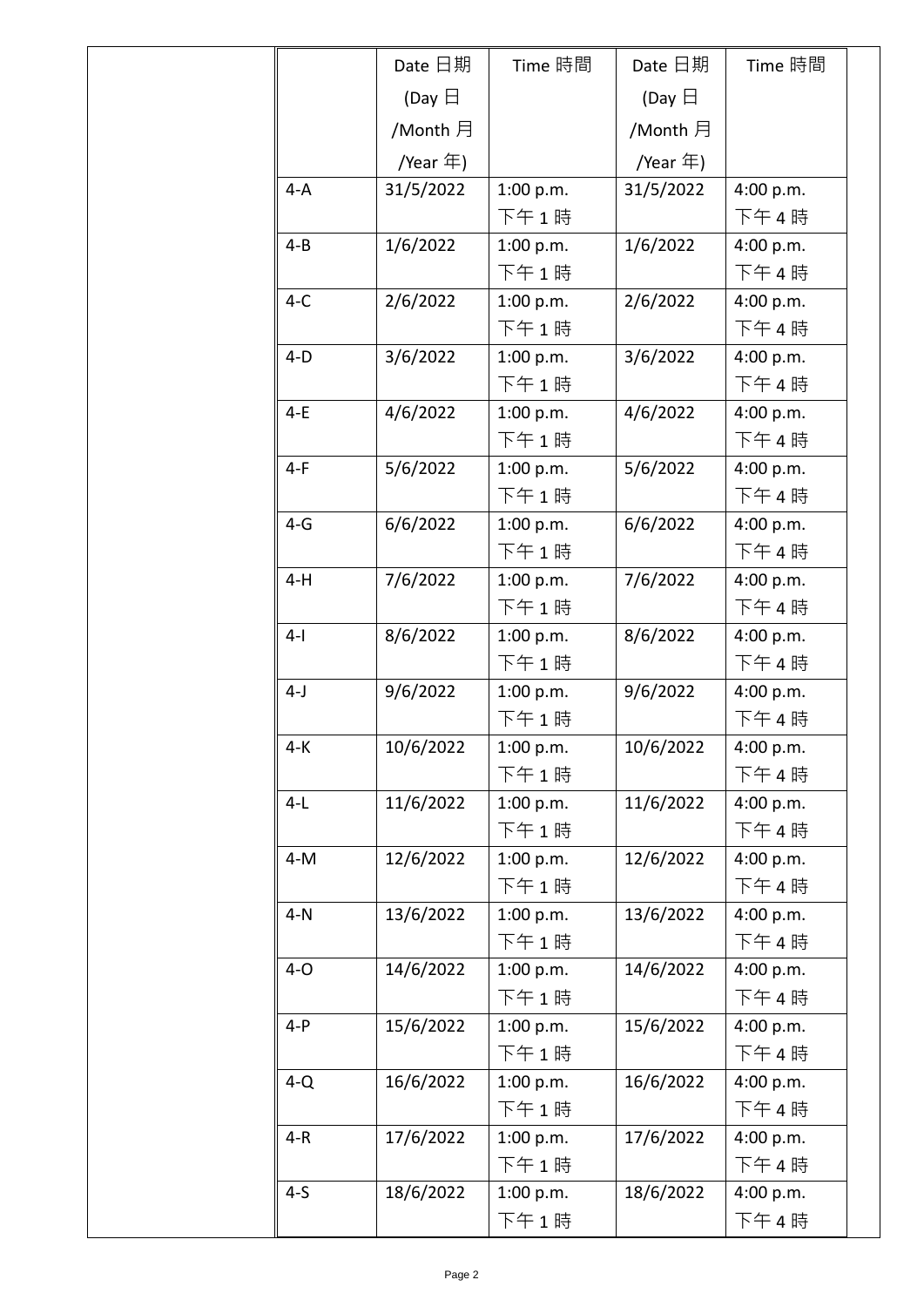|                                                                                      | $4 - T$        | 19/6/2022                                                            | 1:00 p.m. | 19/6/2022 | 4:00 p.m.                                                                        |
|--------------------------------------------------------------------------------------|----------------|----------------------------------------------------------------------|-----------|-----------|----------------------------------------------------------------------------------|
|                                                                                      |                |                                                                      | 下午1時      |           | 下午4時                                                                             |
|                                                                                      | $4-U$          | 20/6/2022                                                            | 1:00 p.m. | 20/6/2022 | 4:00 p.m.                                                                        |
|                                                                                      |                |                                                                      | 下午1時      |           | 下午4時                                                                             |
|                                                                                      | $4-V$          | 21/6/2022                                                            | 1:00 p.m. | 21/6/2022 | 4:00 p.m.                                                                        |
|                                                                                      |                |                                                                      | 下午1時      |           | 下午4時                                                                             |
|                                                                                      | $4-W$          | 22/6/2022                                                            | 1:00 p.m. | 22/6/2022 | 4:00 p.m.                                                                        |
|                                                                                      |                |                                                                      | 下午1時      |           | 下午4時                                                                             |
|                                                                                      | $4-X$          | 23/6/2022                                                            | 1:00 p.m. | 23/6/2022 | 4:00 p.m.                                                                        |
|                                                                                      |                |                                                                      | 下午1時      |           | 下午4時                                                                             |
|                                                                                      |                |                                                                      |           |           |                                                                                  |
|                                                                                      | $4-Y$          | 24/6/2022                                                            | 1:00 p.m. | 24/6/2022 | 4:00 p.m.                                                                        |
|                                                                                      |                |                                                                      | 下午1時      |           | 下午4時                                                                             |
|                                                                                      | $4-Z$          | 25/6/2022                                                            | 1:00 p.m. | 25/6/2022 | 4:00 p.m.                                                                        |
|                                                                                      |                |                                                                      | 下午1時      |           | 下午4時                                                                             |
|                                                                                      | $4 - AA$       | 26/6/2022                                                            | 1:00 p.m. | 26/6/2022 | 4:00 p.m.                                                                        |
|                                                                                      |                |                                                                      | 下午1時      |           | 下午4時                                                                             |
|                                                                                      | $4-AB$         | 27/6/2022                                                            | 1:00 p.m. | 27/6/2022 | 4:00 p.m.                                                                        |
|                                                                                      |                |                                                                      | 下午1時      |           | 下午4時                                                                             |
|                                                                                      | 4-AC           | 28/6/2022                                                            | 1:00 p.m. | 28/6/2022 | 4:00 p.m.                                                                        |
|                                                                                      |                |                                                                      | 下午1時      |           | 下午4時                                                                             |
|                                                                                      | 4-AD           | 29/6/2022                                                            | 1:00 p.m. | 29/6/2022 | 4:00 p.m.                                                                        |
|                                                                                      |                |                                                                      | 下午1時      |           | 下午4時                                                                             |
|                                                                                      | 4-AE           | 30/6/2022                                                            | 1:00 p.m. | 30/6/2022 | 4:00 p.m.                                                                        |
|                                                                                      |                |                                                                      | 下午1時      |           | 下午4時                                                                             |
|                                                                                      |                | Note: Please refer to the following section entitled "Other matters" |           |           |                                                                                  |
|                                                                                      |                | 備註:請參閱下項「其他事項」                                                       |           |           |                                                                                  |
| Place where the sale                                                                 |                |                                                                      |           |           | 5 <sup>th</sup> Floor, Tower Two, Nina Tower, No.8 Yeung Uk Road, Tsuen Wan, New |
| will take place:                                                                     |                | Territories, Hong Kong                                               |           |           |                                                                                  |
| 出售地點:                                                                                |                | 香港新界荃灣楊屋道8號如心廣場第2座5樓                                                 |           |           |                                                                                  |
| Number of specified                                                                  | $\overline{2}$ |                                                                      |           |           |                                                                                  |
| residential properties                                                               |                |                                                                      |           |           |                                                                                  |
| that will be offered to                                                              |                |                                                                      |           |           |                                                                                  |
| be sold:                                                                             |                |                                                                      |           |           |                                                                                  |
| 將提供出售的指明住                                                                            |                |                                                                      |           |           |                                                                                  |
| 宅物業的數目:                                                                              |                |                                                                      |           |           |                                                                                  |
| Description of the specified residential properties that will be offered to be sold: |                |                                                                      |           |           |                                                                                  |
| <b> 將提供出售的指明住宅物業的描述:</b>                                                             |                |                                                                      |           |           |                                                                                  |
| The following units at the Lower Block of Bisney Crest 以下在碧麗軒低座的單位:                  |                |                                                                      |           |           |                                                                                  |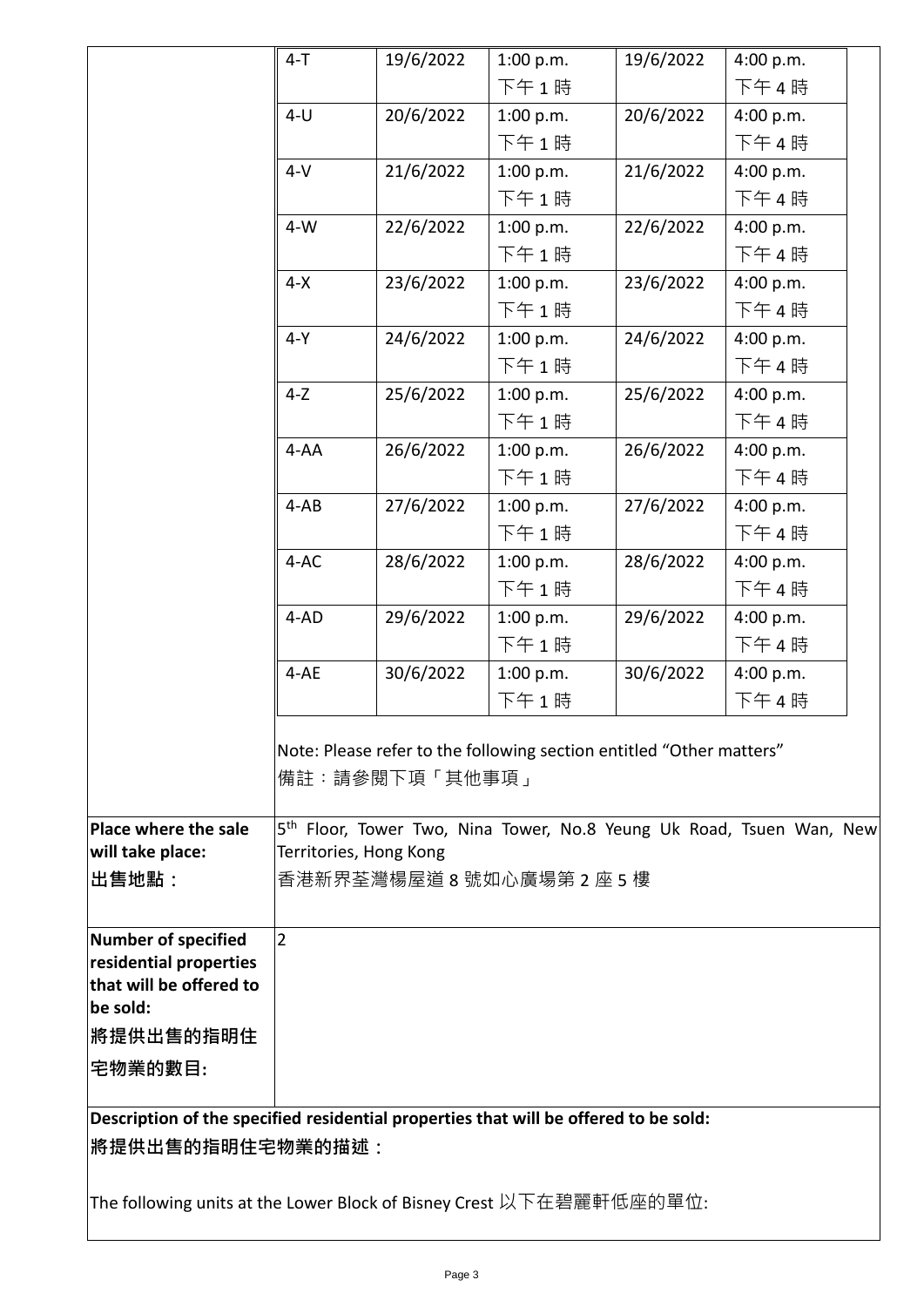1. Unit-01 on Ground Floor and First Floor 地下及一樓單位-01

2. Unit-10 on Second Floor and Third Floor 二樓及三樓單位-10

**The method to be used to determine the order of priority in which each of the persons interested in purchasing any of the specified residential properties may select the residential property that the person wishes to purchase:** 

**將會使用何種方法決定有意購買該等指明住宅物業的每名人士可揀選其意欲購買的住宅物業的優 先次序:**

Sale by Tender – see details and particulars in the relevant tender notice. 以招標方式出售 - 請參閱相關招標公告的細節和詳情。

Interested purchaser should refer to the Tender Document (including the Tender Notice, Offer Form and the Conditions of Sale) which will be made available for viewing and collection at 5<sup>th</sup> Floor, Tower Two, Nina Tower, No.8 Yeung Uk Road, Tsuen Wan, New Territories, Hong Kong free of charge during the following periods:

有興趣購買之買家請參閱招標文件(包括招標公告、要約表格及出售條款)。招標文件(包括招標公 告、要約表格及出售條款) 可於以下時段於售樓處免費參閱及領取:

| Tender<br>$No.$ :<br>招標號碼: | Specified residential properties<br>that will be offered to be sold<br>將提供出售的指明住宅物業                                                                                                                      | Tender Document (including the Tender Notice,<br>Offer Form and the Conditions of Sale) will be<br>made available for viewing and collection during<br>the following periods<br>招標文件(包括招標公告、要約表格及出售條款)<br>可於以下時段參閱及領取<br>Date 日期<br>Time 時間 |                                             |  |
|----------------------------|----------------------------------------------------------------------------------------------------------------------------------------------------------------------------------------------------------|---------------------------------------------------------------------------------------------------------------------------------------------------------------------------------------------------------------------------------------------|---------------------------------------------|--|
|                            |                                                                                                                                                                                                          | (Day $\boxdot$ /Month 月<br>/Year 年)                                                                                                                                                                                                         |                                             |  |
| $4-A$                      | specified<br>residential<br>All<br>the<br>properties set out in the Sales<br>Arrangements (Please refer to the<br>following section entitled "Other<br>matters")<br>所有於銷售安排中列出的指明住<br>宅物業 (請參閱下項 「其他事項」) | 28/5/2022 to 至<br>31/5/2022                                                                                                                                                                                                                 | From 11:00 a.m. to 4:00 p.m.<br>由上午11時至下午4時 |  |
| $4 - B$                    | All the available and remaining<br>specified residential properties<br>所有可供出售及餘下的指明住宅<br>物業                                                                                                              | 1/6/2022                                                                                                                                                                                                                                    | From 11:00 a.m. to 4:00 p.m.<br>由上午11時至下午4時 |  |
| $4-C$                      | All the available and remaining<br>specified residential properties<br>所有可供出售及餘下的指明住宅<br>物業                                                                                                              | 2/6/2022                                                                                                                                                                                                                                    | From 11:00 a.m. to 4:00 p.m.<br>由上午11時至下午4時 |  |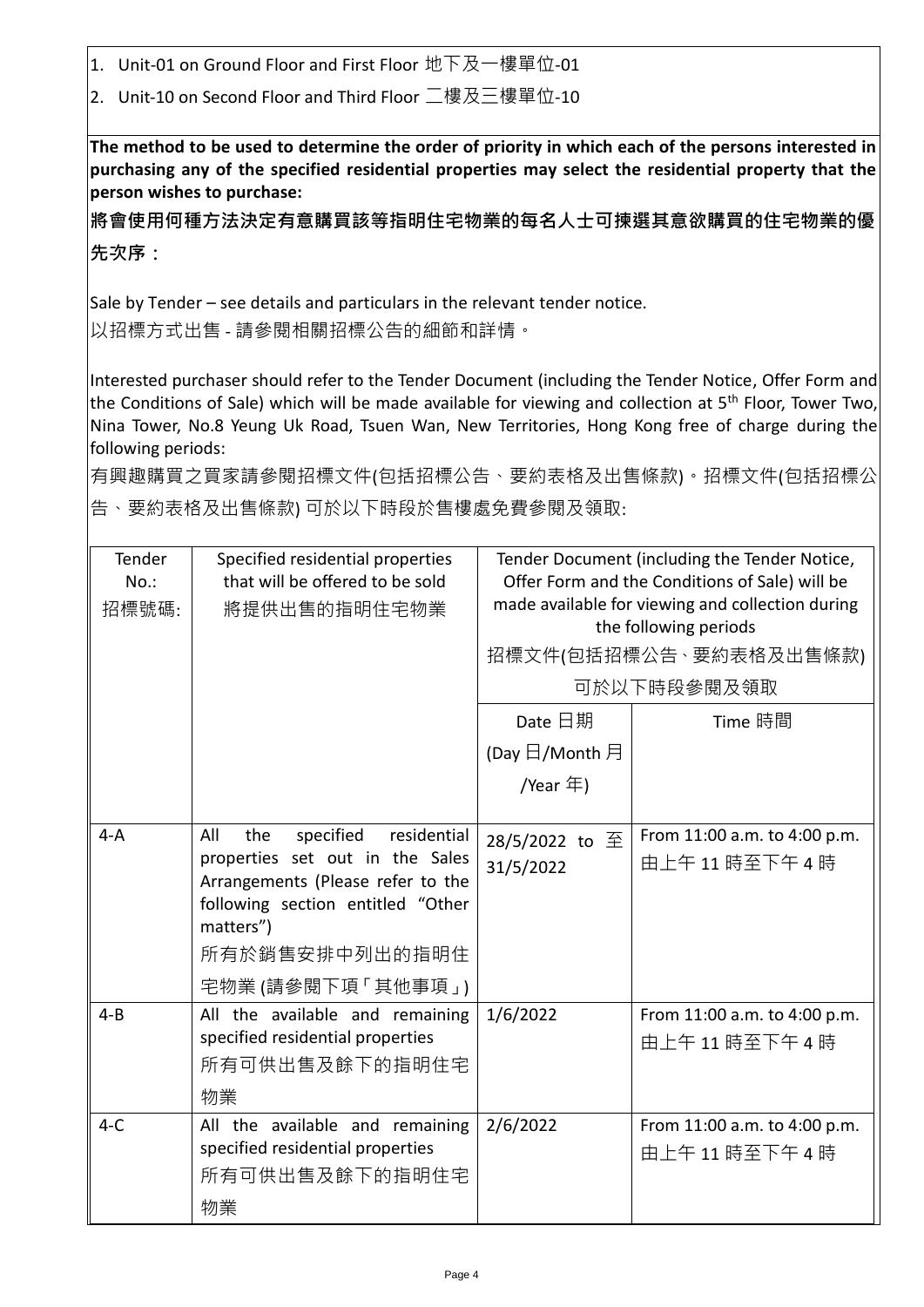| $4-D$ | All the available and remaining<br>specified residential properties<br>所有可供出售及餘下的指明住宅<br>物業 | 3/6/2022  | From 11:00 a.m. to 4:00 p.m.<br>由上午11 時至下午4時 |
|-------|---------------------------------------------------------------------------------------------|-----------|----------------------------------------------|
| $4-E$ | All the available and remaining<br>specified residential properties<br>所有可供出售及餘下的指明住宅<br>物業 | 4/6/2022  | From 11:00 a.m. to 4:00 p.m.<br>由上午11時至下午4時  |
| $4-F$ | All the available and remaining<br>specified residential properties<br>所有可供出售及餘下的指明住宅<br>物業 | 5/6/2022  | From 11:00 a.m. to 4:00 p.m.<br>由上午11時至下午4時  |
| $4-G$ | All the available and remaining<br>specified residential properties<br>所有可供出售及餘下的指明住宅<br>物業 | 6/6/2022  | From 11:00 a.m. to 4:00 p.m.<br>由上午11時至下午4時  |
| $4-H$ | All the available and remaining<br>specified residential properties<br>所有可供出售及餘下的指明住宅<br>物業 | 7/6/2022  | From 11:00 a.m. to 4:00 p.m.<br>由上午11時至下午4時  |
| $4-1$ | All the available and remaining<br>specified residential properties<br>所有可供出售及餘下的指明住宅<br>物業 | 8/6/2022  | From 11:00 a.m. to 4:00 p.m.<br>由上午11時至下午4時  |
| $4-J$ | All the available and remaining<br>specified residential properties<br>所有可供出售及餘下的指明住宅<br>物業 | 9/6/2022  | From 11:00 a.m. to 4:00 p.m.<br>由上午11時至下午4時  |
| $4-K$ | All the available and remaining<br>specified residential properties<br>所有可供出售及餘下的指明住宅<br>物業 | 10/6/2022 | From 11:00 a.m. to 4:00 p.m.<br>由上午11時至下午4時  |
| $4-L$ | All the available and remaining<br>specified residential properties<br>所有可供出售及餘下的指明住宅<br>物業 | 11/6/2022 | From 11:00 a.m. to 4:00 p.m.<br>由上午11時至下午4時  |
| $4-M$ | All the available and remaining<br>specified residential properties<br>所有可供出售及餘下的指明住宅<br>物業 | 12/6/2022 | From 11:00 a.m. to 4:00 p.m.<br>由上午11時至下午4時  |
| $4-N$ | All the available and remaining<br>specified residential properties<br>所有可供出售及餘下的指明住宅<br>物業 | 13/6/2022 | From 11:00 a.m. to 4:00 p.m.<br>由上午11時至下午4時  |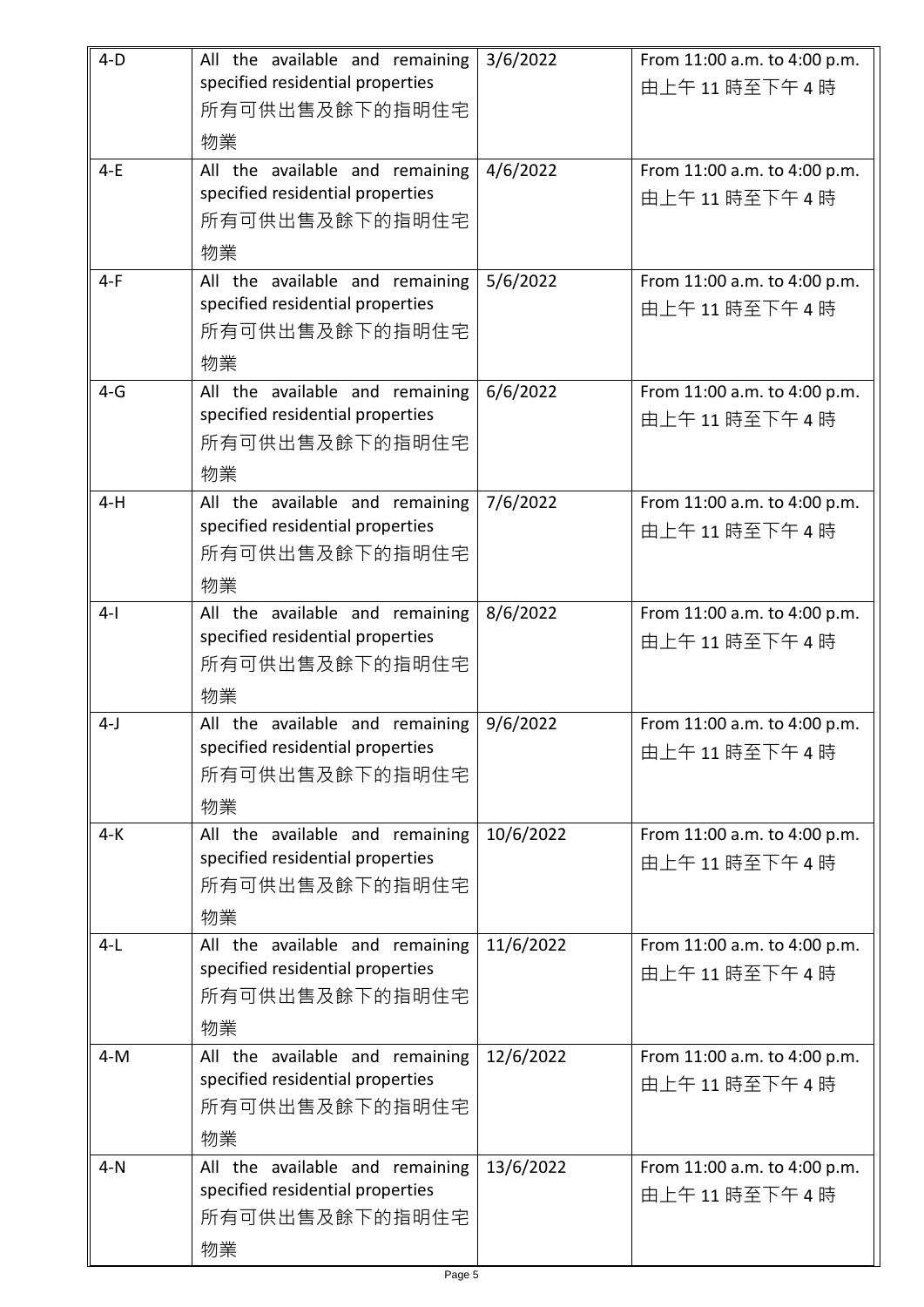| $4-0$   | All the available and remaining<br>specified residential properties<br>所有可供出售及餘下的指明住宅             | 14/6/2022 | From 11:00 a.m. to 4:00 p.m.<br>由上午11時至下午4時 |
|---------|---------------------------------------------------------------------------------------------------|-----------|---------------------------------------------|
| $4-P$   | 物業<br>All the available and remaining<br>specified residential properties<br>所有可供出售及餘下的指明住宅<br>物業 | 15/6/2022 | From 11:00 a.m. to 4:00 p.m.<br>由上午11時至下午4時 |
| $4-Q$   | All the available and remaining<br>specified residential properties<br>所有可供出售及餘下的指明住宅<br>物業       | 16/6/2022 | From 11:00 a.m. to 4:00 p.m.<br>由上午11時至下午4時 |
| $4-R$   | All the available and remaining<br>specified residential properties<br>所有可供出售及餘下的指明住宅<br>物業       | 17/6/2022 | From 11:00 a.m. to 4:00 p.m.<br>由上午11時至下午4時 |
| $4-5$   | All the available and remaining<br>specified residential properties<br>所有可供出售及餘下的指明住宅<br>物業       | 18/6/2022 | From 11:00 a.m. to 4:00 p.m.<br>由上午11時至下午4時 |
| $4 - T$ | All the available and remaining<br>specified residential properties<br>所有可供出售及餘下的指明住宅<br>物業       | 19/6/2022 | From 11:00 a.m. to 4:00 p.m.<br>由上午11時至下午4時 |
| $4 - U$ | All the available and remaining<br>specified residential properties<br>所有可供出售及餘下的指明住宅<br>物業       | 20/6/2022 | From 11:00 a.m. to 4:00 p.m.<br>由上午11時至下午4時 |
| $4-V$   | All the available and remaining<br>specified residential properties<br>所有可供出售及餘下的指明住宅<br>物業       | 21/6/2022 | From 11:00 a.m. to 4:00 p.m.<br>由上午11時至下午4時 |
| $4-W$   | All the available and remaining<br>specified residential properties<br>所有可供出售及餘下的指明住宅<br>物業       | 22/6/2022 | From 11:00 a.m. to 4:00 p.m.<br>由上午11時至下午4時 |
| $4 - X$ | All the available and remaining<br>specified residential properties<br>所有可供出售及餘下的指明住宅<br>物業       | 23/6/2022 | From 11:00 a.m. to 4:00 p.m.<br>由上午11時至下午4時 |
| 4-Y     | All the available and remaining<br>specified residential properties<br>所有可供出售及餘下的指明住宅<br>物業       | 24/6/2022 | From 11:00 a.m. to 4:00 p.m.<br>由上午11時至下午4時 |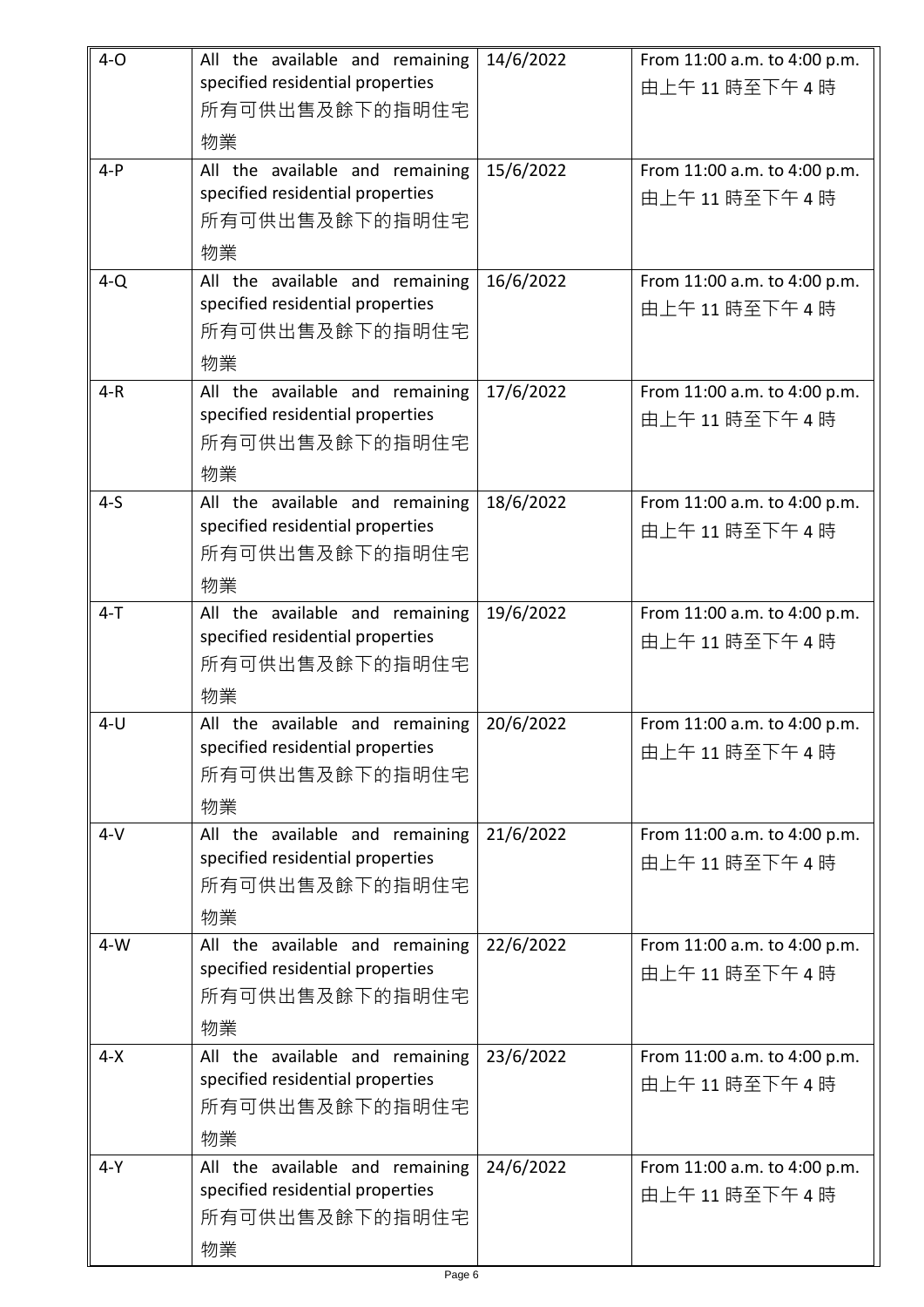| $4-Z$    | All the available and remaining  | 25/6/2022 | From 11:00 a.m. to 4:00 p.m. |
|----------|----------------------------------|-----------|------------------------------|
|          | specified residential properties |           | 由上午11時至下午4時                  |
|          | 所有可供出售及餘下的指明住宅                   |           |                              |
|          | 物業                               |           |                              |
| $4 - AA$ | All the available and remaining  | 26/6/2022 | From 11:00 a.m. to 4:00 p.m. |
|          | specified residential properties |           | 由上午11時至下午4時                  |
|          | 所有可供出售及餘下的指明住宅                   |           |                              |
|          | 物業                               |           |                              |
| $4-AB$   | All the available and remaining  | 27/6/2022 | From 11:00 a.m. to 4:00 p.m. |
|          | specified residential properties |           | 由上午11時至下午4時                  |
|          | 所有可供出售及餘下的指明住宅                   |           |                              |
|          | 物業                               |           |                              |
| $4 - AC$ | All the available and remaining  | 28/6/2022 | From 11:00 a.m. to 4:00 p.m. |
|          | specified residential properties |           | 由上午11時至下午4時                  |
|          | 所有可供出售及餘下的指明住宅                   |           |                              |
|          | 物業                               |           |                              |
| $4 - AD$ | All the available and remaining  | 29/6/2022 | From 11:00 a.m. to 4:00 p.m. |
|          | specified residential properties |           | 由上午11時至下午4時                  |
|          | 所有可供出售及餘下的指明住宅                   |           |                              |
|          | 物業                               |           |                              |
| $4-AE$   | All the available and remaining  | 30/6/2022 | From 11:00 a.m. to 4:00 p.m. |
|          | specified residential properties |           | 由上午11時至下午4時                  |
|          | 所有可供出售及餘下的指明住宅                   |           |                              |
|          | 物業                               |           |                              |

Please refer to the following section entitled "Other matters".

請參閱下項「其他事項」。

**The method to be used, where 2 or more persons are interested in purchasing a particular specified residential property, to determine the order of priority in which each of those persons may proceed with the purchase:**

**在有兩人或多於兩人有意購買同一個指明住宅物業的情況下,將會使用何種方法決定每名該等人**

**士可購買該物業的優先次序:**

Please refer to the above method and "Other matters". 請參照上述方法及「其他事項」。

## **Other matters:**

**其他事項:**

1. The Vendor does not bind itself to review, consider or accept the highest tender or any tender, and has the absolute right(s):-

賣方無必要閱覽、考慮或接納出價最高的投標或任何投標,並有絕對權利以:-

(a) to accept any submitted tender for any or all of the specified residential properties (herein offered to be sold) at any time before the closing date and time of the tender by amending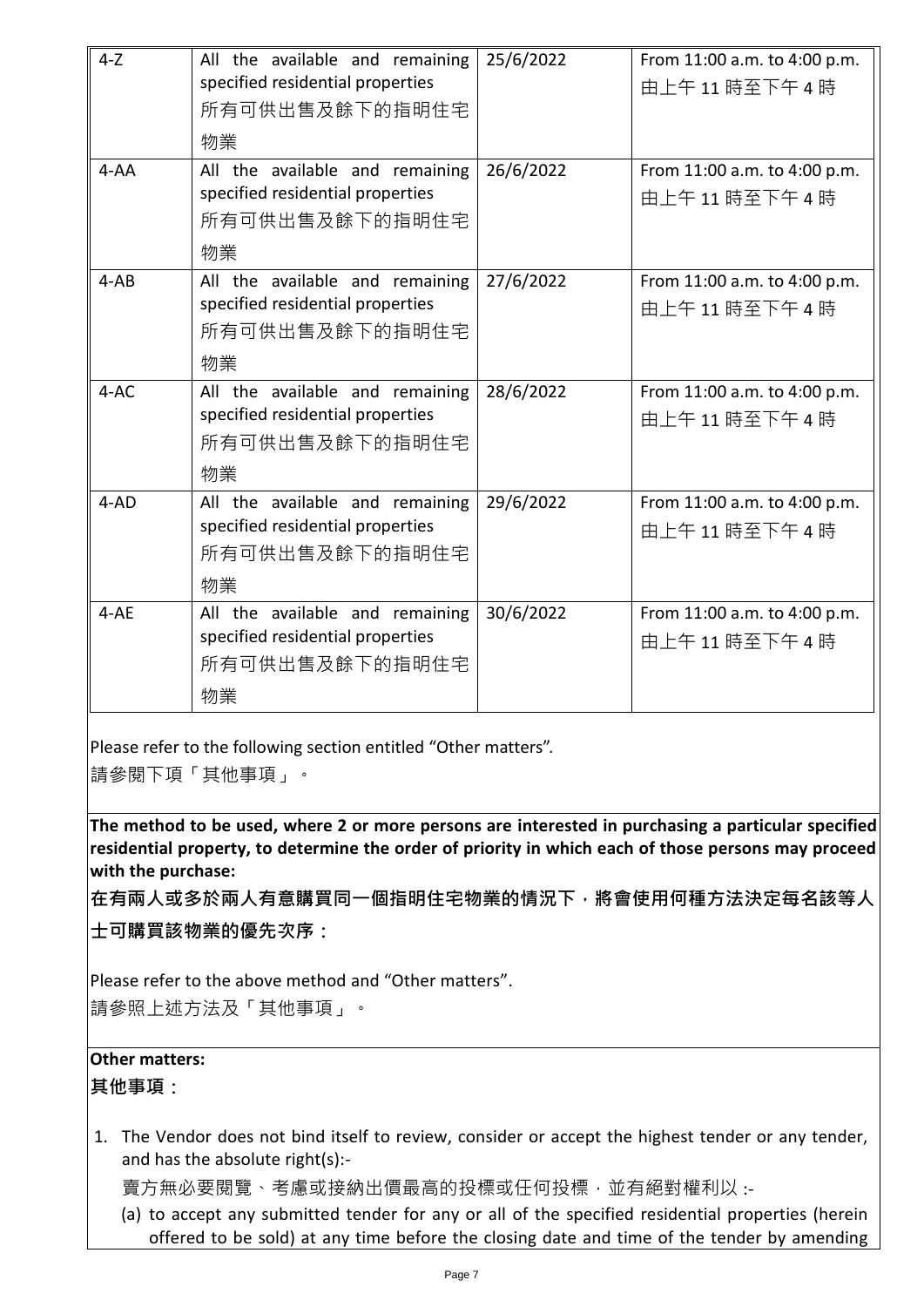this Sales Arrangements or any other appropriate means;

在招標截止日期及時間前的任何時間透過更改本銷售安排或其他合適的方式以接納已提

交的有關任何或所有(在此銷售安排供出售的)指明住宅物業的投標;

(b) to reject any tender or withdraw any or all of the specified residential properties (herein offered to be sold) from sale at any time before the acceptance of any submitted tender by amending this Sales Arrangements or any other appropriate means; 於接納任何已提交的投標前的任何時間拒絕任何投標或透過更改本銷售安排或其他合適

的方式以撤回出售任何或所有(在此銷售安排供出售的)指明住宅物業;

(c) to sell or dispose of any or all of the specified residential properties (herein offered to be sold) to any person by any method from time to time by amending this Sales Arrangements or any other appropriate means; 不時透過更改本銷售安排或其他合適的方式以任何方法向任何人士出售或處置任何或所

有(在此銷售安排供出售的)指明住宅物業;

(d) to adjust the closing date and/or time of the tender for any or all of the specified residential properties (herein offered to be sold) from time to time by amending this Sales Arrangements or any other appropriate means; and 不時透過更改本銷售安排或其他合適的方式以調整任何或所有(在此銷售安排供出售的)

指明住宅物業的招標截止日期及/或時間;及

- (e) to disqualify any non-conforming tenders. 取消任何不符合要求之投標的資格。
- 2. The specified residential properties are available for viewing by tenderers by prior appointment. Tenderers are invited and advised to view the specified residential properties before submission of tender offer.

指明住宅物業現正開放予已預約的投標者參觀,特此邀請並建議投標者在入標前參觀指明住 宅物業。

3. Persons interested in submitting tenders of the specified residential properties are reminded to read the latest register of transactions of the Development so as to ascertain whether a particular specified residential property is still available for tender on a date of sale. A specified residential property will become unavailable for tender during a date of sale once the Vendor accepts a tender before 11:00 a.m. on the next day after the close of a previous tender exercise of that specified residential property. Please note also that the register of transactions of the Development may not be updated immediately after the Vendor accepts a tender. 有意遞交指明住宅物業的投標的人士敬請檢視發展項目的成交紀錄冊,以知悉某一指明住宅 物業在某一出售日期是否仍然可供招標出售。一旦賣方在該指明住宅物業的先前的招標程序 完結後的下1日上午11時正之前接納該指明住宅物業的投標,該指明住宅物業於某一出售日期

內的期間即變為不再可供招標出售。另請亦注意發展項目的成交紀錄冊未必一定於賣方接納 投標後立即更新。

4. In the event of any discrepancy between the English and Chinese versions of this Sales Arrangements, the English version shall prevail. 如此銷售安排的中、英文兩個版本有任何不相符之處,應以英文版本為準。